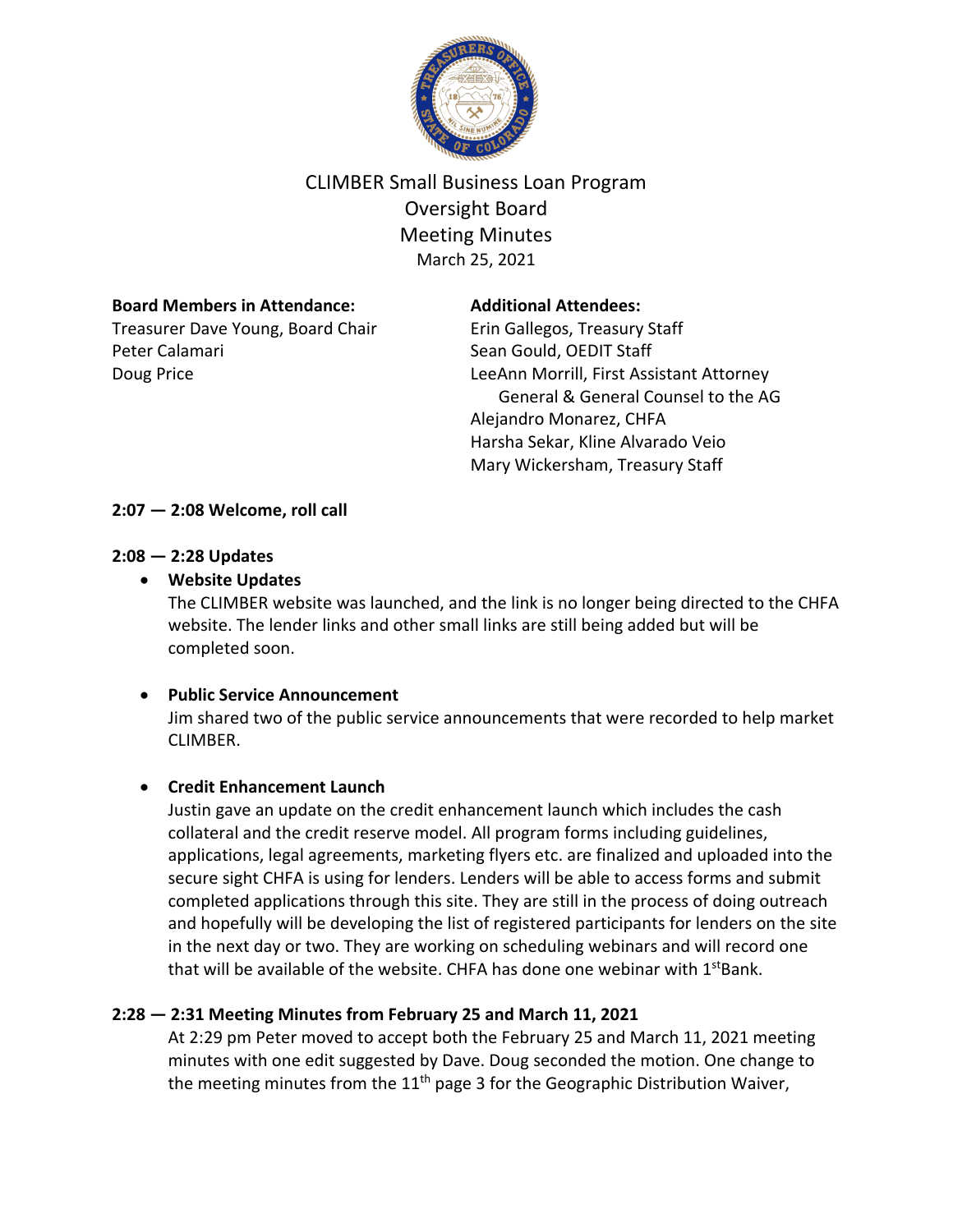CLIMBER Small Business Loan Program Oversight Board Meeting Minutes March 25, 2021 Page 2

> Akasha Absher shows as excused as her vote but the adjustment to a "Yes" vote will be entered into the meeting minutes (Confirmed at the end of the meeting by Jim Eke).

- o Akasha Absher Excused
- o Peter Calamari Yes
- o Monique Lovato Excused
- o Doug Price Yes
- o Dave Young Yes

### **2:31 — 2:40 Updates**

### • **Public Service Announcement**

Jim shared the rest of the public service announcements. The announcements will have bank logos and tweaks added before they are distributed.

### • **Timeline**

Jim explained the workflow plan and how everything is progressing.

### **2:46 —2:54 Summary of Policies**

• This is the same document that has the summary of all the policies and procedures for targeting underserved businesses that was shared with the Board during a previous meeting. Mary made the changes recommend by the board and would like the Board's approval of the document.

At 2:53 Peter made a motion to approve the new definition. Doug seconded the motion.

- o Akasha Absher Excused
- o Peter Calamari Yes
- o Monique Lovato Excused
- o Doug Price Yes
- o Dave Young Yes

# **2:54 —3:27 MFA and Oversight Board Role**

Mary, Alejandro, and Harsha have been working with tranche one funders on the funding agreement between CHFA and funders. The funders have brought up that they want to have a voice in the program. Some of the things they are interested in is if they could see the list of CDFI's participating in the program and the documents that will run between CHFA and the CDFI's. They would also like to see the policy changes between tranches and have access to the programs data. Harsha believes that there will be a process where CHFA will be able to provide certain documents to the lenders if they are requested. CHFA does not see this being an issue if CHFA can keep the cost down and already have the information. The Board would like to be very careful with risk management of providing this information but would also like to be transparent. The MFA will take a few more weeks before finished.